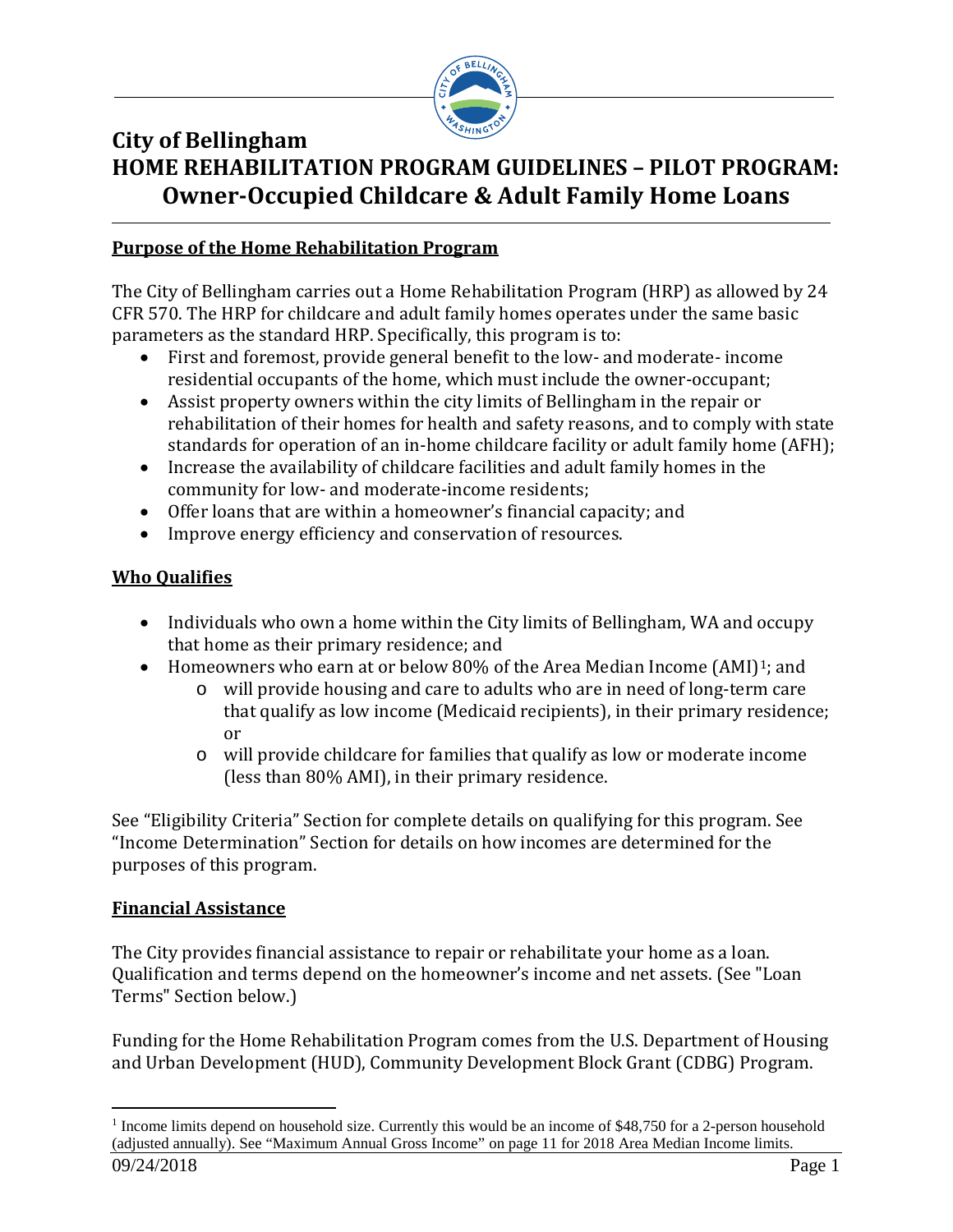Each year, the City has set aside funds for the Home Rehabilitation Program with the anticipation that funds will be paid back over time. When the funds are paid back, the City is required to reinvest those funds into projects or programs that benefit low- and moderate-income households.

### **Loan Terms**

The Home Rehabilitation Program will charge interest rates depending on the homeowners' net worth. Net worth will be defined exclusive of retirement accounts. Interest rates will have a minimum (1%) and a maximum (5%).

- 1. Net Worth \$250,000 or below: Those homeowners with a net worth \$250,000 or below will be charged 1% interest rate for a 15-year term.
- 2. Net Worth above \$250,000: Those homeowners with a net worth of more than \$250,000 will be charged 1% *below* the Wall Street Journal Prime Rate for a 15 year term. For example, if the Prime Rate at closing is 3.50%, the loan would then carry a fixed rate of 2.5% for the 15-year term.

# **TYPES OF LOANS**

# **Deferred Payment Loan with a 10-year Term**

**Who Qualifies:** Homeowners that are under the age of 62 that have a household income less than 80% area median income (AMI), and will provide in-home care to low income adults (Medicaid recipients), or children from families that are low- to moderate-income (less than 80% AMI).

**Interest Rate:** Interest will be charged at a fixed rate of at least 1%, but no greater than 5% (see Loan Terms, above).

**Terms:** The home rehabilitation loan payment is deferred for 10 years, and interest is calculated for 15 years. The loan is due when the house is sold, the property title is transferred, or there is a change of use or occupancy. A change of use includes if the homeowner ceases to occupy and operate as an AFH or as a childcare provider. At 10 years, the homeowner's financial situation will be comprehensively reviewed, and the loan may be refinanced, using Housing Rehab Program underwriting policies. Loan refinancing may include market-rate interest and quarterly payments due beginning at year 10, depending on the household's financial situation.

**Loan Amount:** Up to \$75,000.00 may be borrowed, depending on the amount of lead paint stabilization work needed as part of the rehabilitation. Exceptions may be granted on a case by case basis (see "Loan Limit Criteria" Section below).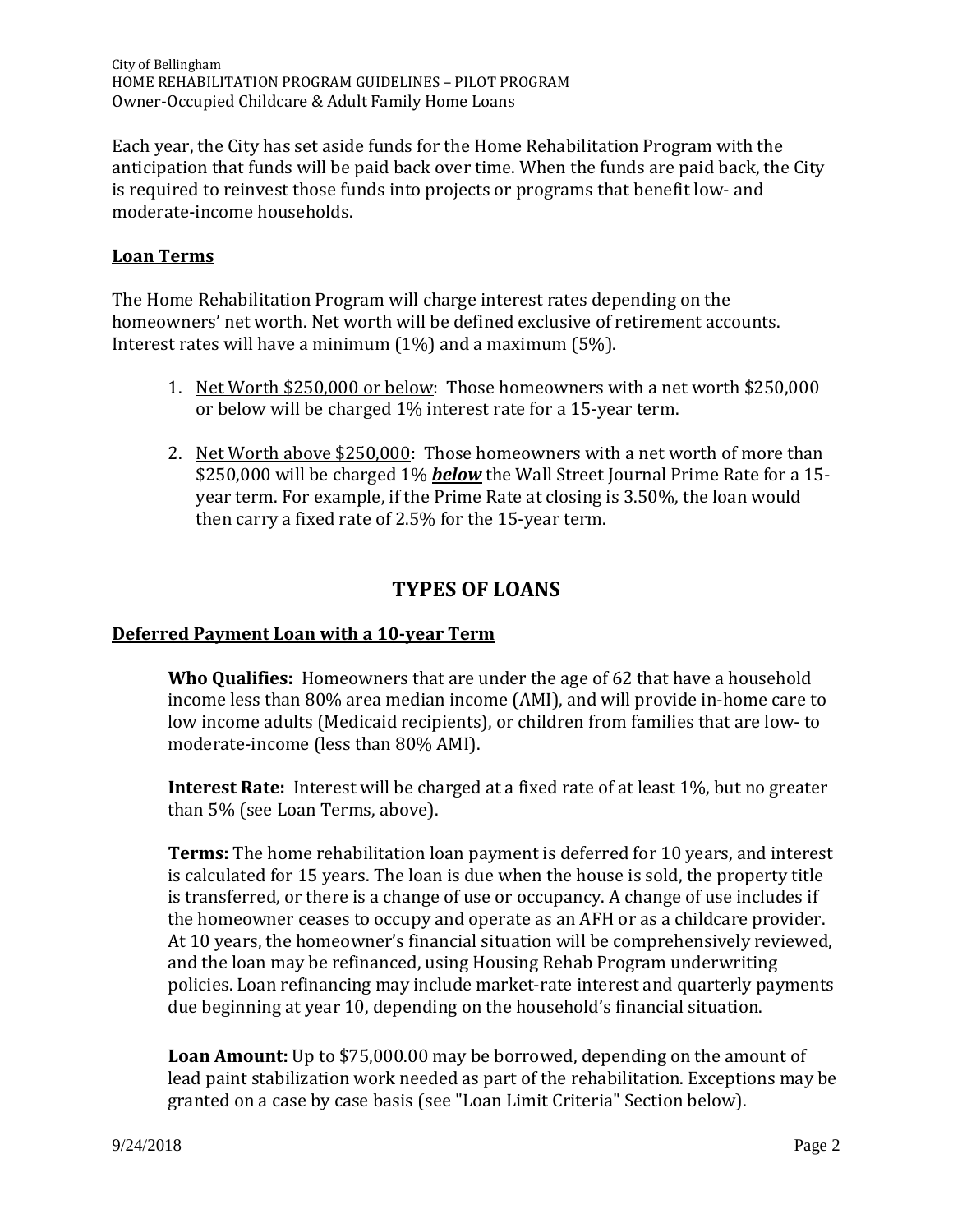#### **Deferred Payment Loan**

**Who Qualifies:** Homeowners that are disabled and/or over 62 years of age that qualify as low or moderate income (income of 80% AMI or less), and will provide inhome care to low income elderly or disabled adults (Medicaid recipients), or children from families that are low- to moderate-income (less than 80% AMI).

**Interest Rate:** Interest will be charged at a fixed rate of at least 1%, but no greater than 5% (depending on homeowner assets)

**Terms:** The home rehabilitation loan payment is deferred, and interest is calculated for 15 years. The loan is due when the house is sold, the property title is transferred, or there is a change of use or occupancy. A change of use includes if the homeowner ceases to operate as an AFH or childcare provider.

**Loan Amount:** Up to \$75, 000.00 may be borrowed, depending on the amount of lead paint stabilization work needed as part of the rehabilitation. Exceptions may be granted on a case by case basis (see "Loan Limit Criteria" below).

#### **Loan Limit Criteria**

#### **Exceptions to increase loan limits may be granted on a case-by-case basis.**

If housing components are identified through a risk assessment conducted by a certified risk assessor as having lead paint hazards containing lead above the HUD and EPA threshold, $2$  the project cost must include the costs to cover the safe removal and replacement of lead-based painted components as long as non-lead related work does not exceed \$25,000.00.[3](#page-2-1) In the case of a dwelling unit that is identified as having no lead present through a lead risk assessment or lead screen conducted by a certified risk assessor, the loan maximum is \$75,000.00 to bring the dwelling unit up to Local Housing Standards and into compliance with state AFH or childcare facility minimum requirements.

#### **Non-Assumable**

Upon sale or other transfer of the property, whether by operation of the law or otherwise; in the event that the property ceases to be used as the primary residence of the owner; or upon ceasing operation as an adult family home (AFH) or childcare facility, the loan amount will, at the lender's option, become due and payable.

<span id="page-2-0"></span> <sup>2</sup> Lead-Based Paint means paint or other surface coatings that contain lead equal to or exceeding 1.0 milligram per square centimeter or 0.5 percent by weight or 5,000 parts per million (ppm) by weight.

<span id="page-2-1"></span><sup>&</sup>lt;sup>3</sup> Federal law requires lead abatement rather than lead risk assessment if non-lead related work is more than \$25,000. The City of Bellingham does not at this time have a lead abatement program.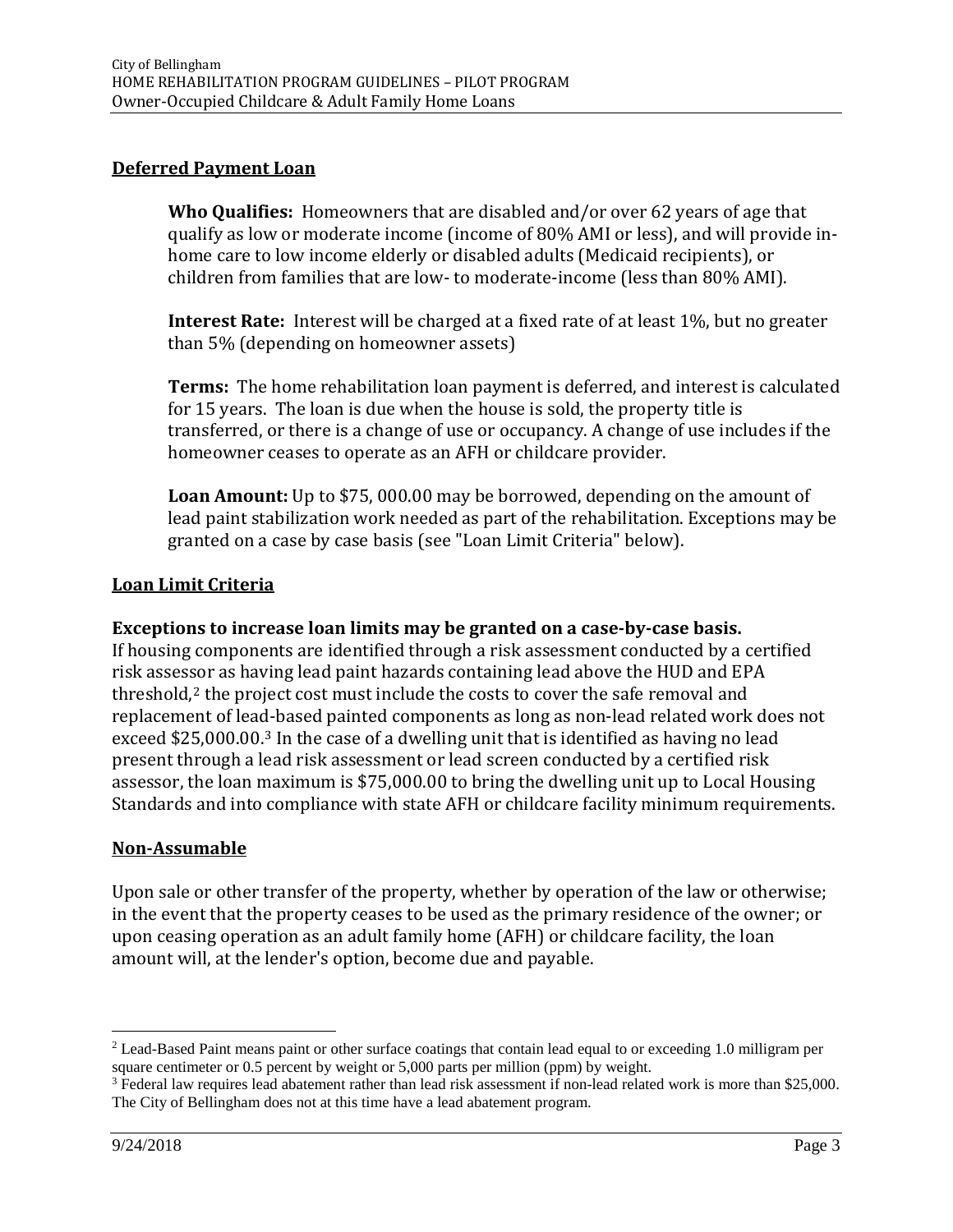# **ELIGIBILITY CRITERIA**

# **Applicant Priority**

The Home Rehabilitation Program assists low to moderate income households. The city's 2018 Consolidated Action Plan identified a need for more long-term housing for special needs populations such as the elderly and disabled, and affordable childcare for low- and moderate-income families. The following households on the city's waiting list will receive first priority for housing rehabilitation services:

- Moderate income households (80% AMI or below). See "Maximum Annual Gross Income Table" at the end of this document.
- Homeowners who will provide long-term care for low income seniors (60% AMI and age 62 and over).
- Homeowners providing long-term care for disabled persons under age 62 who receive Medicaid.
- Homeowners who will provide childcare in neighborhoods where local elementary school enrollment in the Free and Reduced Meals program is above city average, and to families who receive childcare vouchers.
- Veterans.

# **Applicant Eligibility**

- Applicant must own a home within the City limits of Bellingham, WA, and occupy that home as their primary residence.
- Applicants must fit the criteria under the respective loan type.
- Applicant must be credit worthy.
- Applicant must complete all necessary coursework and receive the appropriate licensing from the state within no more than 1 year after the remodel work is complete.
	- o If starting a childcare business, applicant must have completed a Department of Early Learning licensing orientation course, and must commit to participating in the Department of Early Leaning's **Early Achievers Program** (an ongoing training and support program).[4](#page-3-0) Applicants must provide a course completion certificate and signed agreement to participate in Early Achievers. See Appendix A for process and requirements for starting a childcare business.
	- o If starting an adult family home (AFH) business, applicant must have completed a Department of Health and Social Services prospective provider orientation and be enrolled in (or have completed) the AFH Administrator's course. Applicants must provide course completion certificate and/or proof of enrollment. See Appendix B for process and requirements for starting an Adult Family Home.

<span id="page-3-0"></span> <sup>4</sup> In addition to the requirements of this loan, the Early Achievers program requires 5% of children served (and a minimum of one child) to be childcare subsidy voucher recipients.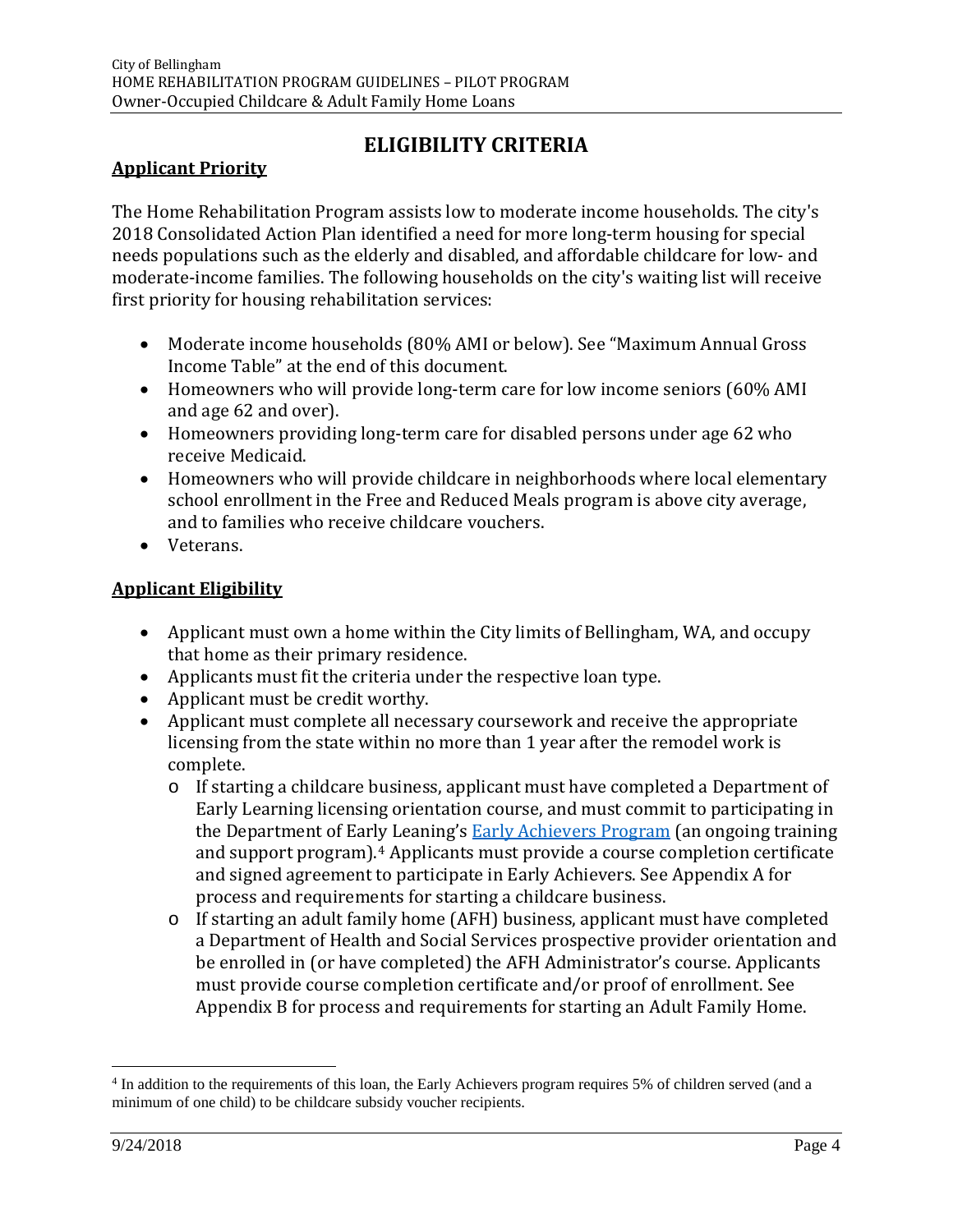#### **Participation Requirements**

- Applicant agrees to allow Home Rehabilitation Program staff to photograph exterior/interior and before/after views of the property.
- A program sign is placed in the front yard (location decided with borrower approval).
- All loans must be secured with a Deed of Trust.
- Adequate fire, hazard, and liability insurance must be maintained to cover total liens against the property.
- All taxes, assessments, and insurance premiums currently due on the property must be paid prior to loan closing.
- If the property will be used as an AFH, at least fifty one percent (51%) of the residents[5](#page-4-0) must be low income (or Medicaid recipients) at loan closing or initial occupancy (whichever is later) and verified annually.
- If the property will be used as a childcare facility, at least fifty one percent (51%) of the children must be from low- or moderate-income households (80% AMI or less) at loan closing or initial startup (whichever is later) and verified annually.
- The rehabilitation project is expected to be complete within six months from signing the promissory note and deed of trust. Failure to complete construction within that time period may result in loss of funding.
- Other requirements, as described in Appendix A (if starting a family childcare) and Appendix B (if starting an adult family home).

# **Income Determination**

- Eligibility for the Home Rehabilitation Program is based on the household falling below HUD Program Income Limits and serving predominantly clients who fall below HUD program income limits (80% AMI or less).
- The City determines annual income as the *adjusted gross income* as defined for the purpose of reporting under IRS Form 1040 series for individual Federal annual income tax purposes. The City will use HUD's [Technical Guide for Determining](https://www.hudexchange.info/resource/786/technical-guide-for-determining-income-and-allowances-for-the-home-program/)  [Income and Allowances for the HOME Program.](https://www.hudexchange.info/resource/786/technical-guide-for-determining-income-and-allowances-for-the-home-program/)
- Gross income includes income received by all household members, aged 18 years and older, which is taxable under the IRS guidelines and any other taxable income as defined by the IRS Code, including, but not limited to the following:
	- o All income in the form of wages, salary, bonuses, and tips.
	- o The amounts received from social security, pensions, and annuities.
	- o Payments in lieu of earnings, such as unemployment compensation, other taxable social security benefits, and dismissal wages.
	- o Benefits in lieu of earnings other than lump sum payments under health and accident insurance.
	- o Alimony and the like.

<span id="page-4-0"></span> <sup>5</sup> This includes AFH client residents as well as the homeowner household.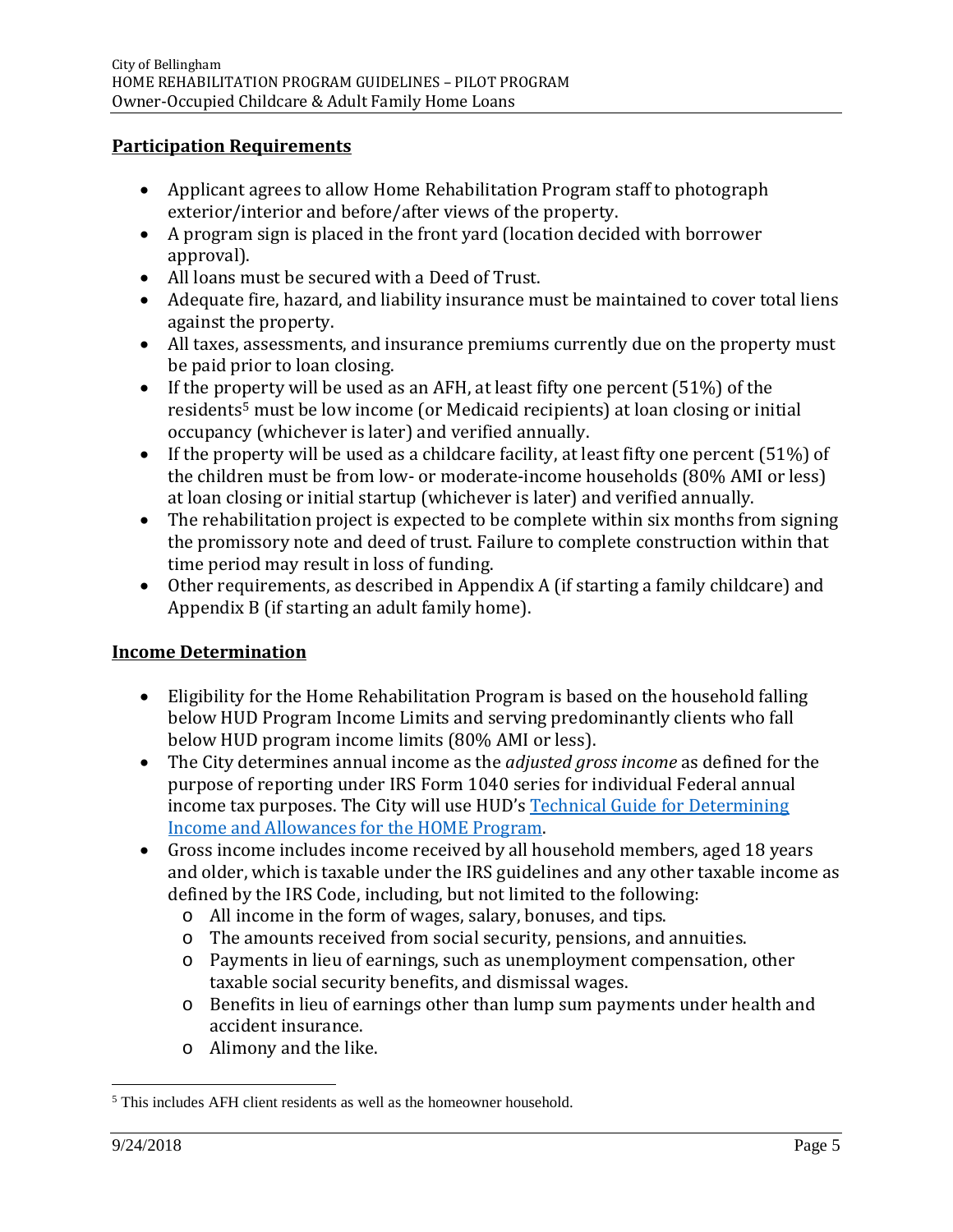- o Subsistence allowance or receipts in connections with education or training.
- o Income from earning assets, rental income.

# **Property Eligibility**

- The property must be located within the city limits of Bellingham.
- The home must be a residential structure with adequate space for the number of children or residents to be served.
- At the time of application, the residential property value must generally be [at](#page-5-0) or below 95% of the area median property value. [In 2018, this was \$360,050.]6
- The Program will only allow for rehabilitation of non-living space (such as a garage, an outbuilding, or detached garage) if it is determined by the Loan Review Board to be necessary and of general benefit to the residential occupants of the home.
- The property must be in need of rehabilitation or repairs due to one or more of the following conditions, as described in the Home Rehabilitation [Loan Program,](http://cob.org/hrp) Local [Housing Standards,](http://cob.org/hrp) and/or does not meet current minimum licensing requirements for an AFH or childcare facility, as described in the [Washington Administrative Code](http://apps.leg.wa.gov/wac/default.aspx?cite=388)  [\(WAC\)](http://apps.leg.wa.gov/wac/default.aspx?cite=388) Chapters 388-76 or 388-145. This may include:
	- o Structural defects
	- o Inadequate or hazardous heating facilities
	- o Inadequate or defective plumbing system
	- o Inadequate or hazardous electrical system
	- o Inadequate ventilation
	- o Inadequate energy conservation
	- o Inadequate long-term maintenance
	- o Lead-based paint or asbestos hazard[7](#page-5-1)
	- o Any other hazardous condition
	- o Lacking sufficient sanitation, cooking, living, or recreation space for residents or children necessary to meet licensing requirements
	- o Lacking safety or accessibility features such as ramps, fences, gates, or emergency exits necessary to meet licensing requirements
- The residence is required to meet Local Housing Standards after rehabilitation.
- Health and safety items, as specified by the Home Rehab Program staff, must be corrected using no more than the maximum loan amount for which the applicant qualifies.
- A residence in need of less than \$5,000 in rehabilitation repairs is generally not eligible.

<span id="page-5-0"></span> <sup>6</sup> Staff will review your application against the current value limit. Exceptions to this limit will be considered if the home value alone (excluding the land value) does not exceed 75% of the maximum property value, or if there has been deferred maintenance combined with financial distress in the past 3 years.

<span id="page-5-1"></span><sup>7</sup> Lead based paint must be abated or stabilized in any structures that will be used as a childcare facility. Lead based paint must also be stabilized if children will be present in an adult family home.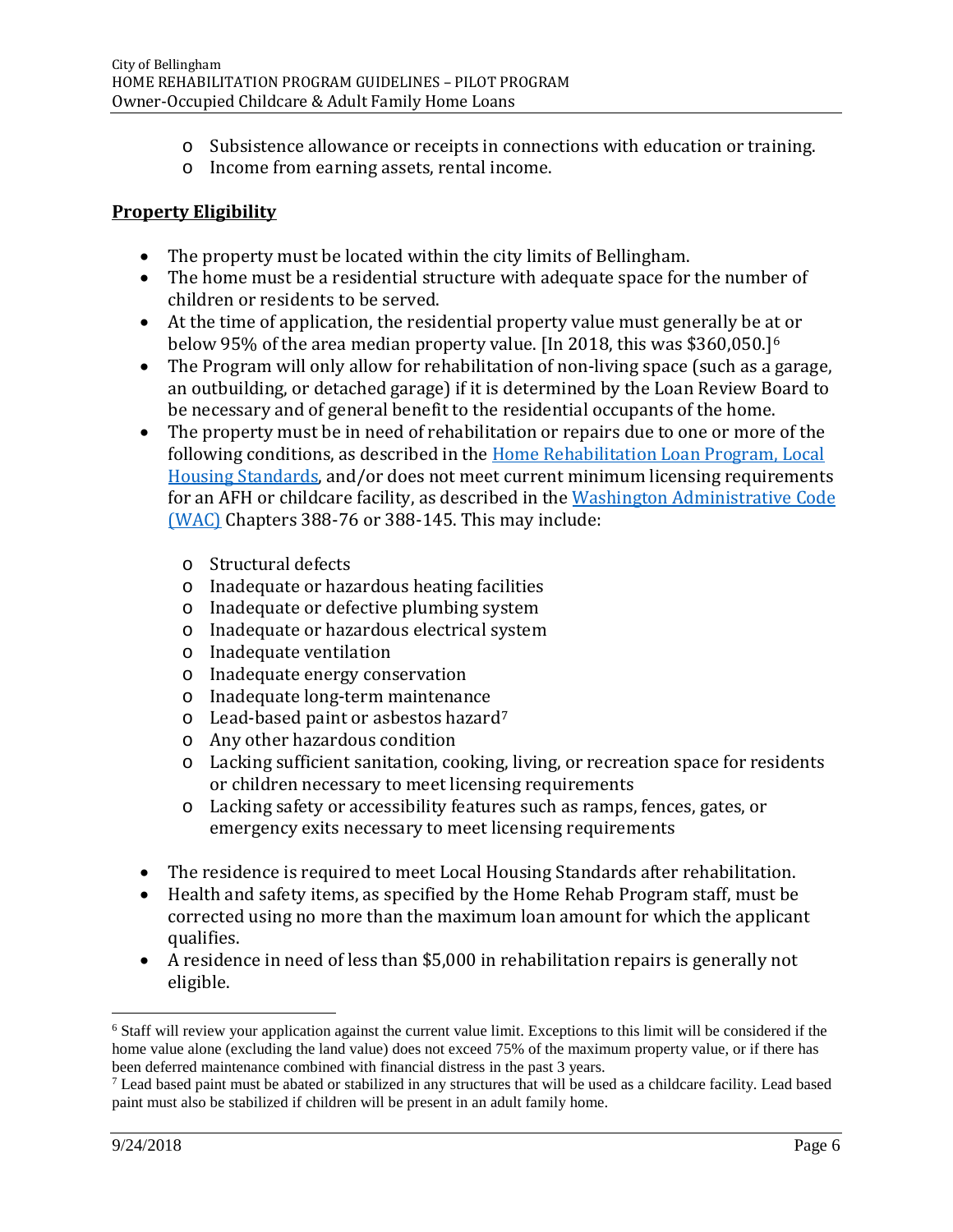• Exceptions may be granted on a case-by-case basis. An inspection to identify those conditions not meeting Local Housing Standards will be conducted. The inspection will only specify observed conditions that fail to meet Local Housing Standards. It will not warrant correction of, or protection against, latent conditions.

The total property debt, including the Home Rehabilitation Program loan, may not exceed 90% of market value of the property after rehabilitation.

# **SCOPE OF REPAIR & REMODEL WORK**

### **Priority 1: Health and Safety Improvements**

Items necessary to bring the property into a safe and sanitary condition including, but not limited to:

- Leaking plumbing
- Rotten wood
- Overloaded electrical system
- Broken windows
- Leaking/damaged roof
- Tripping hazards
- Presence of asbestos lead-based paint, if children are present

#### **Priority 2: Licensing Requirements**

Items necessary to bring the property into compliance with state minimum licensing requirements for an AFH or childcare facilities, provided these items are of general benefit to the residential occupants of the home. This may include installation of or making modifications such as:

- Windows and window coverings (blinds, screens)
- Ramps and handrails
- Grab bars
- Wheelchair accessible or walk-in bathing facilities
- Installing or expanding accessible deck or patio
- Fencing and gates to secure outdoor play areas or outdoor resident areas
- Ventilation
- Fire extinguishers
- New doors, door handles, and locks that comply with licensing requirements
- Washable, water-resistant flooring in kitchen and bathrooms
- Locking cabinets for safe storage of hazardous materials or medication
- Emergency exits that comply with licensing requirements
- Non-breakable lighting fixtures
- Heating and air conditioning units to maintain required indoor temperatures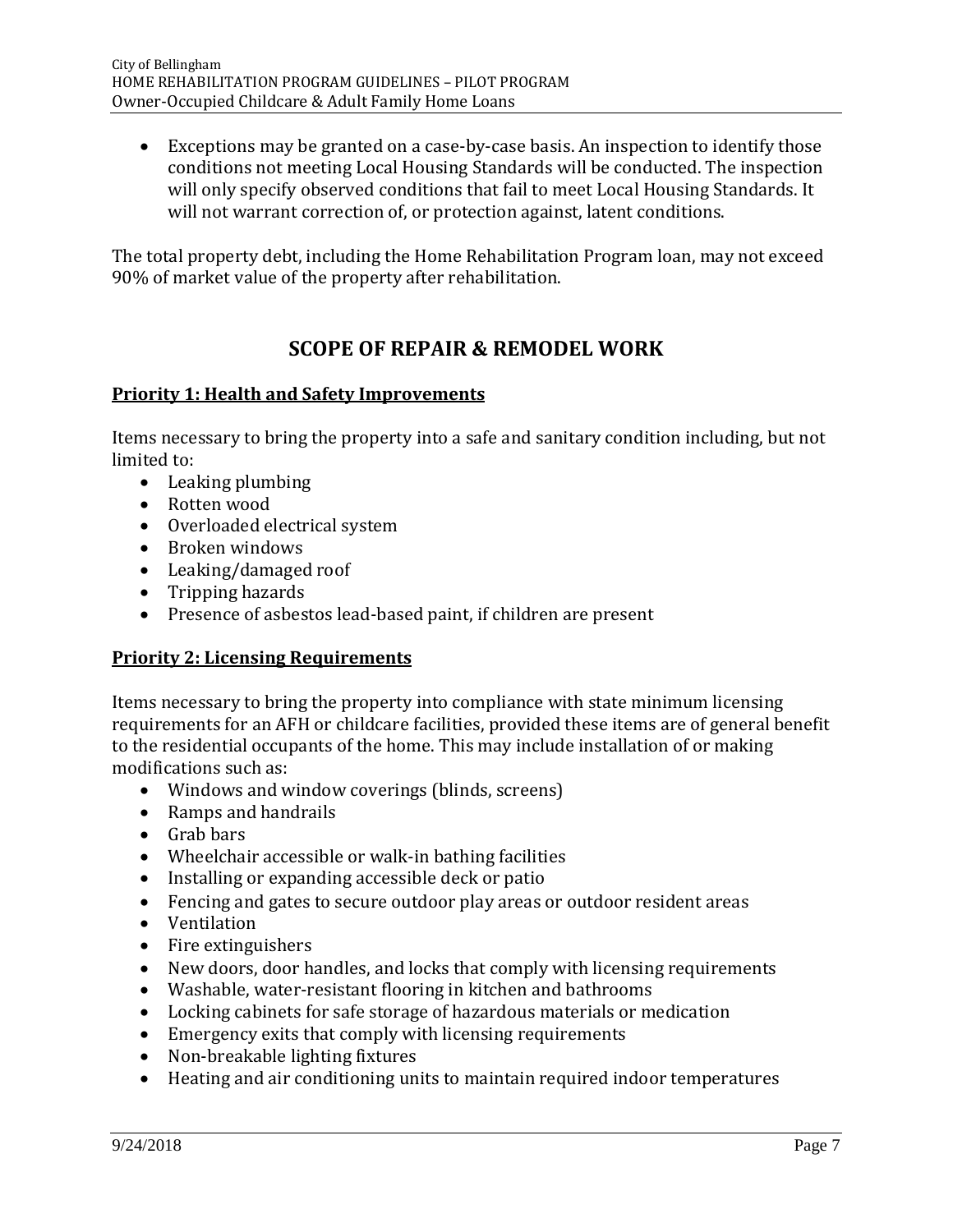After renovation, the property must meet the minimum requirements for the intended inhome business purpose, as described in the [Washington Administrative Code \(WAC\)](http://apps.leg.wa.gov/wac/default.aspx?cite=388) Chapters 388-76 or 388-145.

### **Priority 3: Long Term Maintenance**

Loan funds may be used for Priority 3 only after provisions have been made to complete all Priority 1 and 2 items. Those items which will appreciably reduce future maintenance and operating costs to the owner:

- Exterior painting, insulation, window replacement, gutters, roofing, heating, etc.
- Purchase of equipment is limited to stoves, refrigerators or built-in fixtures and **only if the existing equipment is unsafe, unsanitary, or lacking.** Price of appliances: new refrigerators not to exceed \$1,000; new range not to exceed \$700. Installation, delivery, and tax are exclusive of the price limit.
- Energy efficient/energy star rated appliances are required for appliance, heating or plumbing replacements.
- Heating: Electric base board heaters may be upgraded to forced air wall heaters, hydronic heaters or installation of a ductless mini-split heating system; gas furnace replacement will be with a 90% AFUE rated or better gas furnace.
- Hot Water Heaters: Existing hot water heater will be replaced with a High Efficiency Water Heater/Energy Star Qualified Hot Water Heater as practical.
- Plumbing: when plumbing fixtures are replaced, low flow fixtures will be installed (i.e., toilets, showerheads, faucets).
- Alternatively, use of recycled fixtures from used appliance stores such as the Appliance Depot or ReStore may also be allowed.
- Installation of rain barrels is an allowable expense.
- Energy conservation improvements are done in coordination with other repair or rehabilitation efforts, such as window or furnace replacement.

The following items are considered limited under the Home Rehabilitation Program:

- Landscaping is limited to the repair of the grounds following rehabilitation and the removal of hazardous conditions.
- Ineligible items include, but are not limited to, the following:

| Intercom systems     | Kennels                                         | Furniture           |
|----------------------|-------------------------------------------------|---------------------|
| Outdoor fire places  | Central vacuum                                  | Portable appliances |
| Detached greenhouses | Hot tubs or spas                                | Area rugs           |
| Tools                | Materially increasing the footprint of the home |                     |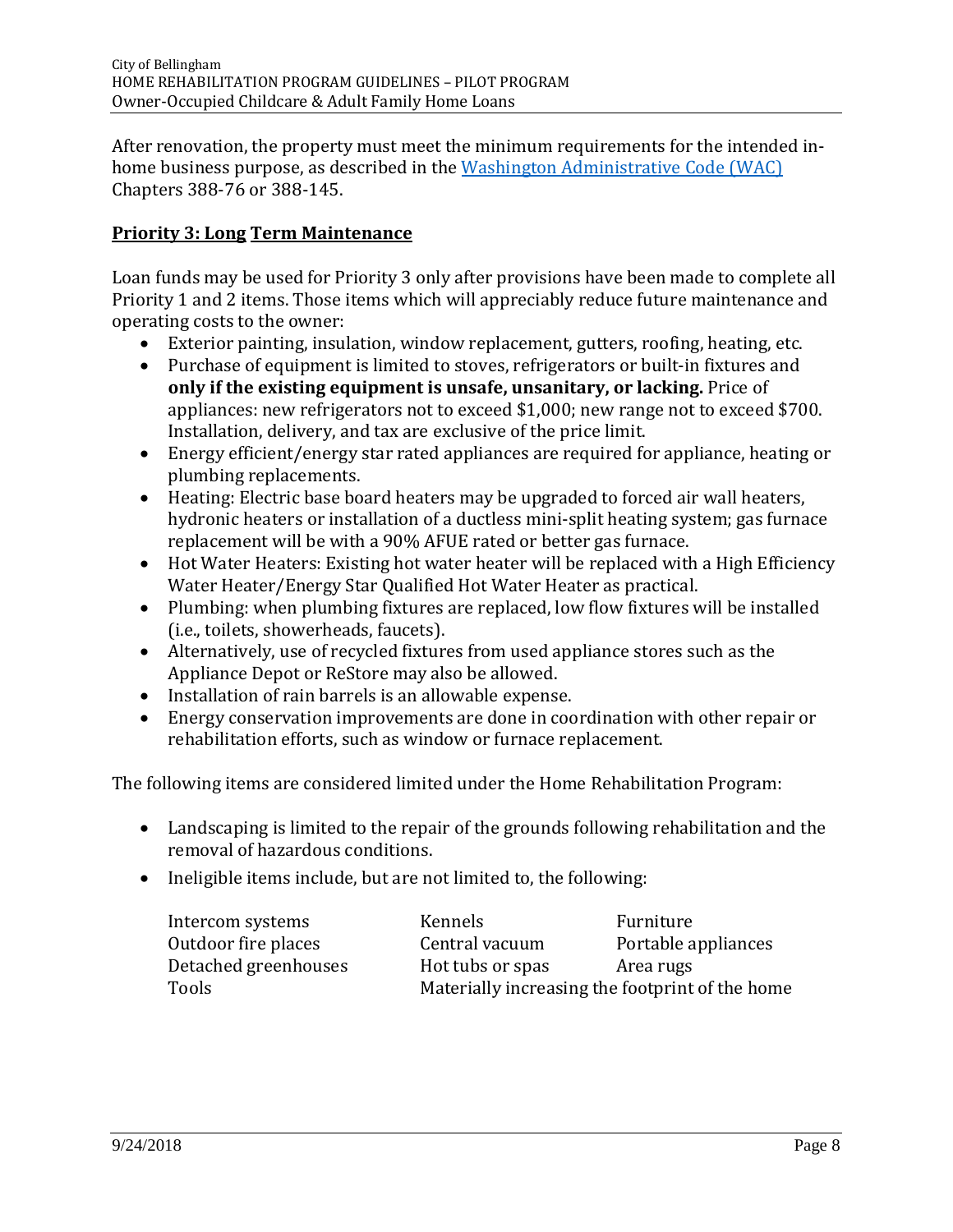# **CONSTRUCTION PHASE**

The City will assist in all phases of the Program from loan application through construction. It is the policy of the Program that a general contractor oversees construction. Some exceptions may be granted if approved by the City's Rehabilitation Specialist. The Rehabilitation Specialist will work with the homeowner to develop a scope of work and solicit contractor proposals. The homeowner selects the contractor from proposals based on the scope of work prepared by the Rehabilitation Specialist and approved by the homeowner, in compliance with appropriate Washington Administrative Codes. Exceptions for homeowners to act as their own contractors are at the sole discretion of the Program staff.

### **Lead Hazards**

If your home was built before 1978, it may have lead-paint hazards that could pose a particular hazard to children aged six and younger. The City will require a lead-paint hazard assessment for your home, or lead-based paint will be assumed to be the present. Lead paint hazards identified in the risk assessment must be addressed in accordance with the Residential Lead-Based Paint Hazard Reduction Act of 1992—Title X.

The costs associated with a Lead-Based Paint Risk Assessment and the cost of clearance testing on work performed on lead-painted surfaces will be provided to the homeowner as a GRANT, with no expectation that the funds be paid back.

#### **Loan Review Board (LRB)**

The LRB reviews each loan application based on the eligibility criteria described in these Guidelines, the applicant's financial situation and credit history, the condition of the structure and the recommendations of the staff members. The LRB may make some exceptions to these guidelines on a case-by-case basis.

After Board approval, a promissory note and deed of trust are signed as security for the loan and recorded at the Whatcom County Auditor's Office. Interest calculations begin at date of signing. The borrower only owes those funds disbursed on the project, any undisbursed funds are returned to principal.

#### **Loan Commitment Terms**

Upon approval, the City of Bellingham, Home Rehabilitation Loan Review Board reserves the right to cancel the commitment or terminate the loan under the following conditions:

• After 60 days from signing the promissory note and deed of trust, or 60 days from issuing "notice to proceed" for a contract, the Borrower or contractor fails to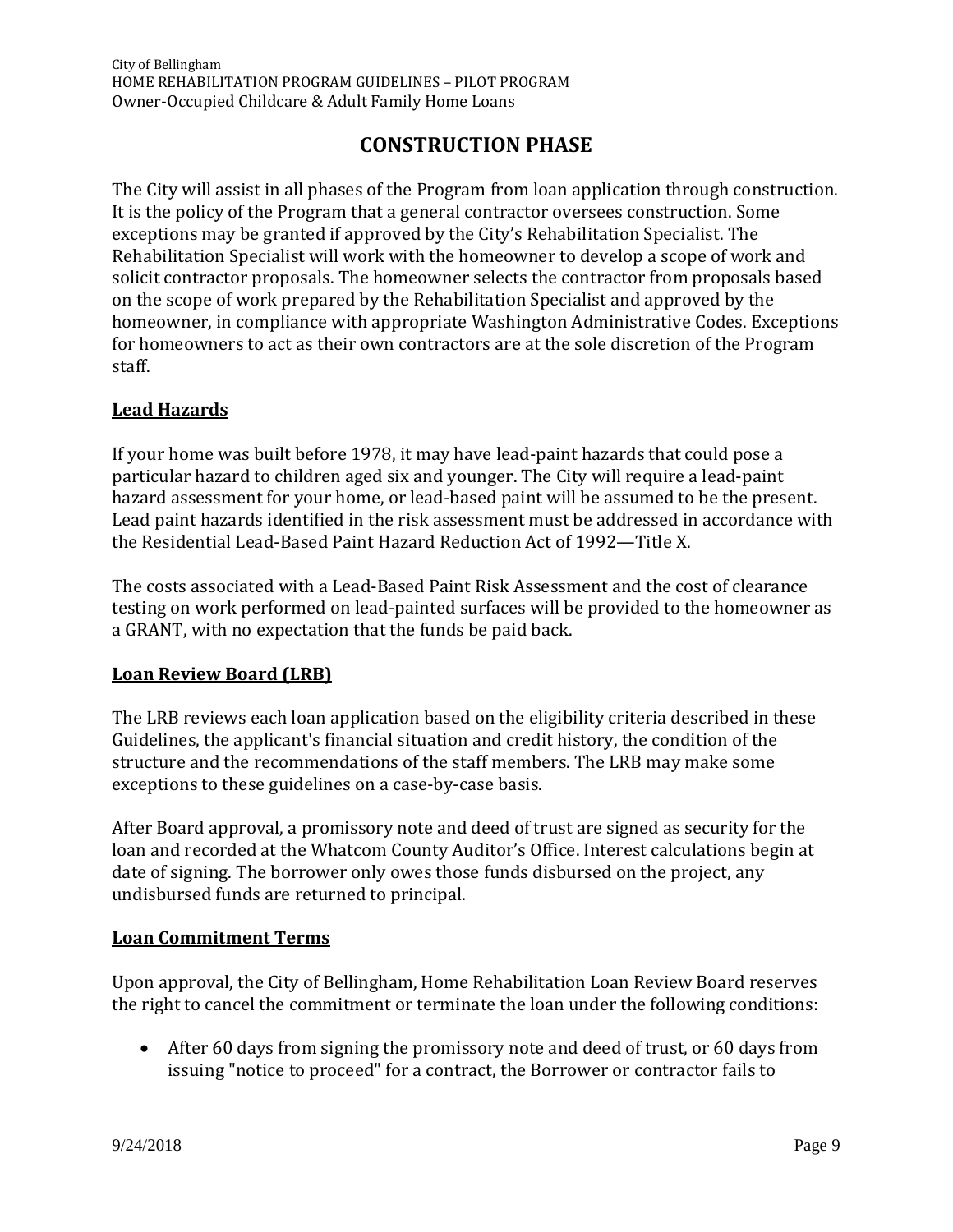commence work on the project, unless the period is extended by the Housing & Services Program Manager.

- The Borrower or the Contractor cease work for more than forty-five (45) days, unless an extension has been approved in writing, or fails or refuses to complete the improvements within a reasonable time, as determined by the Housing & Services Program Manager.
- The Borrower changes or terminates the Rehabilitation Contract or enters into another contract for work on the property, without prior written approval of the Housing & Services Program Manager.
- The Borrower does not follow the dispute resolution procedure provided under the Rehabilitation Contract (or to litigation, if applicable) when inspection indicates that the work in dispute was done in accordance with the Rehabilitation Contract.
- All Borrowers pass away or become legally incapacitated, or otherwise become legally unable to act prior to the completion of the improvement.
- The Borrower abandons the property, or fails to facilitate necessary access to the property.
- Any interest in the property is sold or transferred prior to the completion of the improvements (as evidenced by the Home Rehabilitation execution of a Certification of Final Inspection) without the Housing & Services Program Manager's prior written consent, except for (a) the creation of a lien or encumbrance subordinate to the Mortgage, (b) the creation of a security interest for household appliances.
- The loan review board commitment is subject to completion of an environmental review by the city. The approval letter does not constitute a commitment of funds or site approval. Such commitment of funds or approval may occur only upon satisfactory completion of an environmental review under 24 CFR § 58 and receipt, as appropriate, by the city of a release of funds from the U.S. Department of Housing and Urban Development. The provision of any funds for this project is further conditioned on the city's determination to proceed with, modify, or cancel the project based on the results of a subsequent environmental review.

# **Displacement**

It is the policy of the City of Bellingham not to fund rehabilitation projects that will result in the displacement of low or moderate-income tenants. The LRB must grant any exception to this policy. If there were an exception made by the LRB, the City of Bellingham will follow the Uniform Relocation Assistance and Real Property Acquisition Policy Act of 1970 (URA) (42 U.S.C. 4201-4655) and 49 CFR § 24.

A displaced person is defined as a person who is required to move permanently and involuntarily as a direct result of a rehabilitation activity. Further explanation of the displacement policy is available upon request.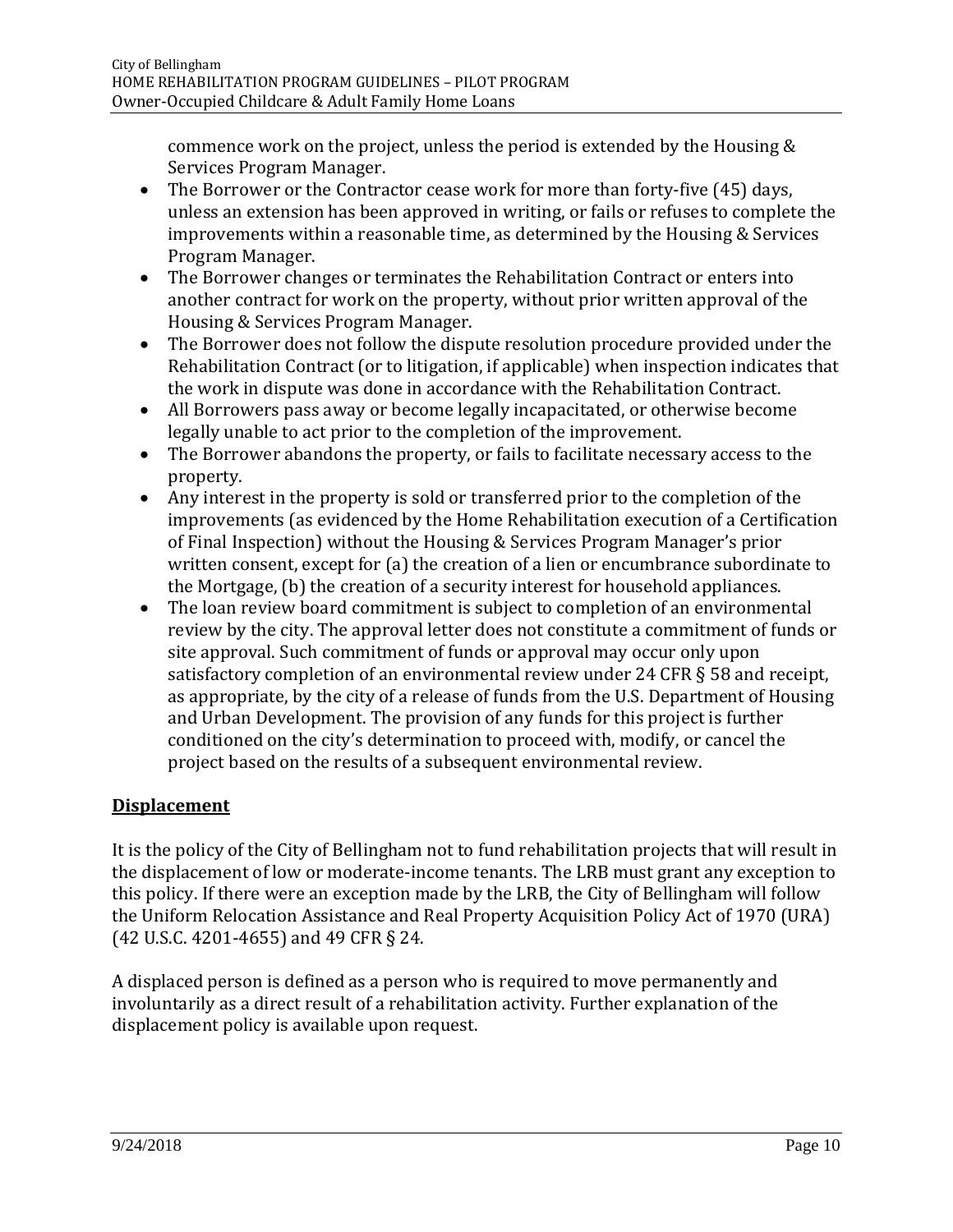#### **Temporary Relocation Policy**

Recipients of Home Rehab Program Deferred Payment and Subsidized loans who must be temporarily relocated during the rehabilitation process may be eligible to have temporary housing paid with program funds. A copy of the Temporary Relocation Policy is available upon request.

#### **Grievance Procedure**

You have a right to appeal the decision of the Loan Review Board, or an action taken by a program staff member. A copy of the appeal process is available upon request.

#### **Subordination Policy**

The City of Bellingham requires subordination requests to comply with the Policy for Review of Subordination Request Guidelines, available upon request.

#### **2018 INCOME TABLE Bellingham MSA (Whatcom County) Median Income \$68,300**

#### Maximum Annual Gross Income

| Household Size                      |          |          |          |          |          |          |          | 8+       |
|-------------------------------------|----------|----------|----------|----------|----------|----------|----------|----------|
| Moderate                            |          |          |          |          |          |          |          |          |
| income<br>$\left( < = 80\% \right)$ | \$42,650 | \$48.750 | \$54,850 | \$60,900 | \$65,800 | \$70,650 | \$75,550 | \$80,400 |
| Low income                          |          |          |          |          |          |          |          |          |
| 60% AMI                             | \$31,980 | \$36,540 | \$41,100 | \$45,660 | \$49,320 | \$52,980 | \$56,640 | \$60,300 |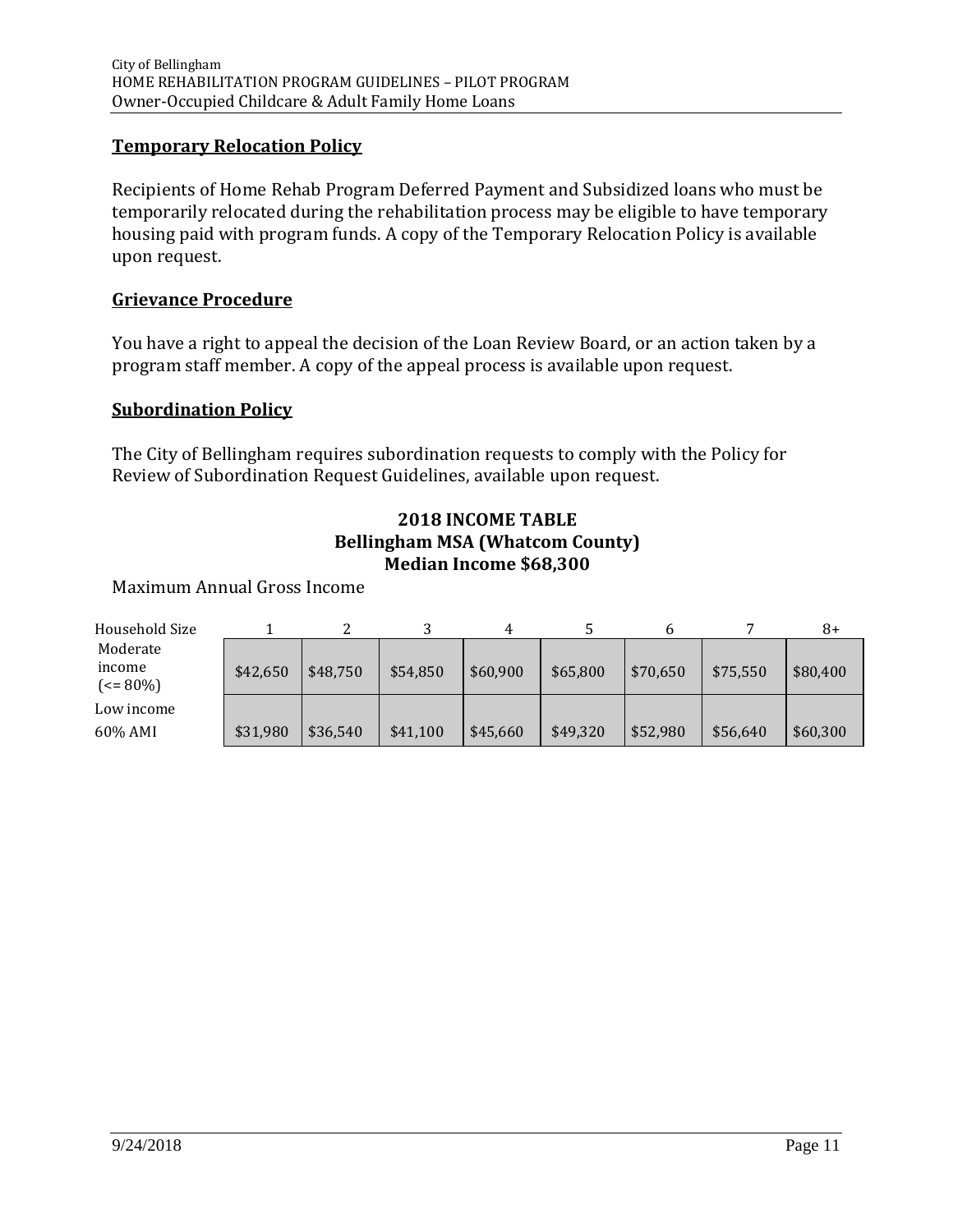# **Appendix A. In-Home Childcare applicant guidelines**

All applicants who are in the process of starting a new in-home childcare business must follow the process outlined below in order to go through the Home Rehabilitation Program and obtain their family home childcare license concurrently. Applicants who are already licensed and operating an in-home childcare do not need to follow this process, and can contact the City directly (step 2). Regardless of whether the applicant is a new or existing childcare provider, if awarded a loan they will be subject to the loan commitment terms and the program requirements contained herein.

#### **Process for new childcare providers:**

- 1. The applicant must view the online family home childcare provider licensing orientation, and print out the post-orientation questionnaire *(as required by the Department of Children, Youth, and Families (DCYF))*.
- 2. The applicant must complete the City of Bellingham's Home Rehabilitation Program Waiting List Application, after which the City will determine the applicant's financial eligibility. Call Lisa Manos at 360-778-8391 for an application.
- 3. If deemed eligible, the applicant must contact Childcare Aware of NW Washington at 360-734-8396 (ext. 227) to schedule a walkthrough of their home.
	- a. A representative from either Childcare Aware or the Imagine Institute will come to the applicant's home and conduct a walkthrough. The representative will generate a list of rehabilitation work that is necessary to be in compliance with the State's most current home childcare's physical and structural requirements. A staff member from the City of Bellingham may attend this walkthrough as well.
	- b. The Childcare Aware/Imagine Institute representative will share a copy of the list of home rehabilitation needs with the City of Bellingham, along with a letter of acknowledgement that they believe the applicant to be a good candidate for the Home Rehab Program.
- 4. After completing the online orientation and walkthrough, the applicant must call their local DCYF Office to schedule an in-person orientation *(as required by DCYF)*.
	- a. The applicant must bring their completed application and necessary supporting documents to the appointment. The applicant should include a note stating that they are planning to apply for Home Rehabilitation Program loan through the City of Bellingham.
	- b. DCYF has 90 days to approve or deny an application. If home improvements are still in process after 90 days, the applicant can turn in a new child care license application.
- 5. Once the application is processed, a DCYF licensor will do a site visit at the applicant's home for final inspection. This should be scheduled only after the list of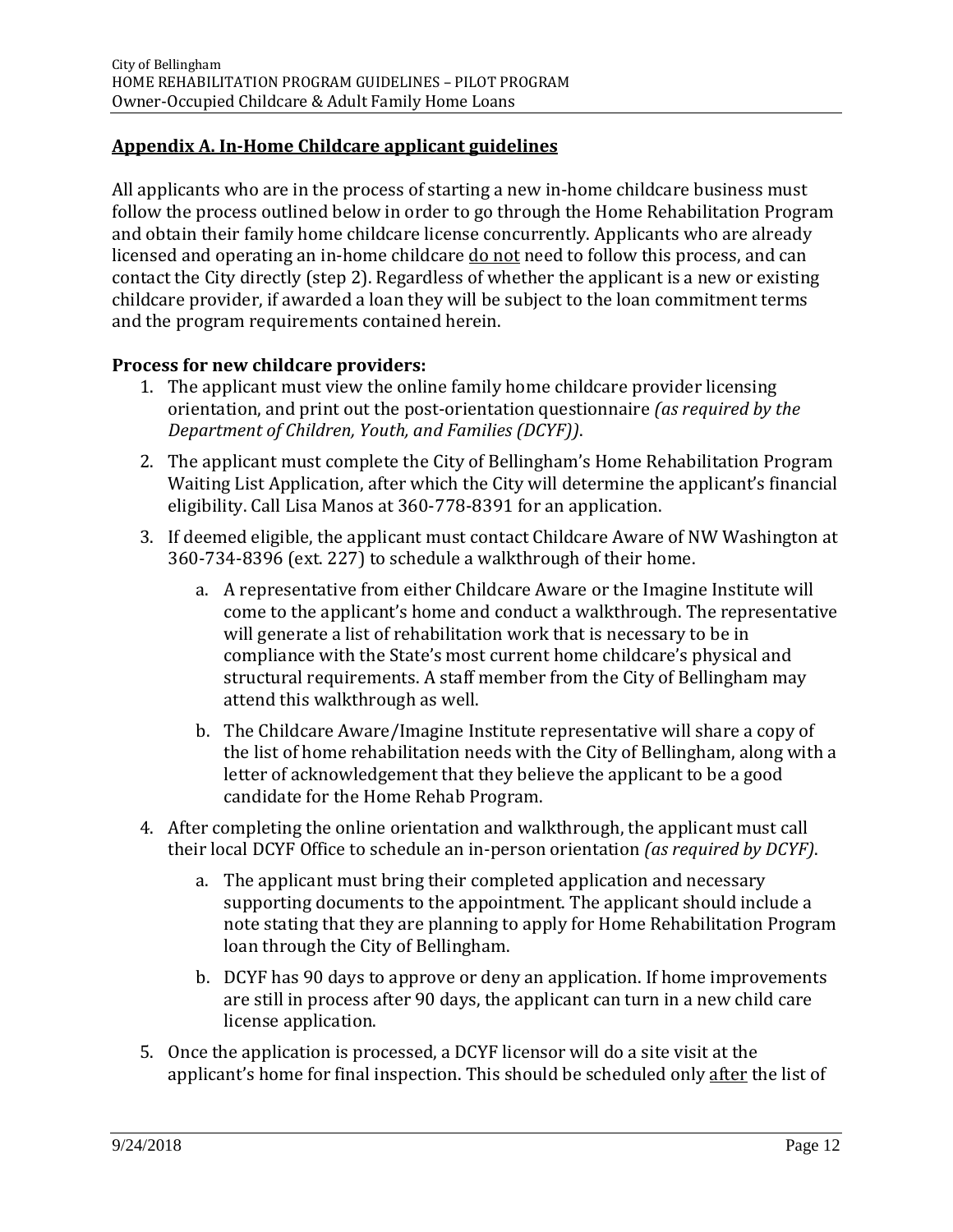rehab needs generated by the Childcare Aware/Imagine Institute representative are complete.

6. After the inspection, DCYF will write a compliance agreement. This agreement will be signed by the licensor and the applicant, then sent to the City of Bellingham.

#### **Program requirements:**

If awarded a home rehabilitation loan for the purpose of starting or expanding an in-home family childcare business, the applicant will be responsible for satisfying the following requirements, in addition to the participation requirements described in the "Eligibility Criteria" section of this document.

- 1. Enroll and participate in the Early Achievers program for a period of five years.
- 2. Accept children from families who are paying with childcare assistance vouchers, per the requirements of the Early Achievers program.
- 3. Ask all families to complete a confidential household income verification form (this form will be provided), and submit an annual report to the City of Bellingham.
- 4. Ensure that, on average over the course of a year, 51% of the children enrolled in the home childcare program are from families at or below 80% of the area median income (as indicated on the household income verification form).
- 5. Maintain appropriate client verification records, and consent to an audit by the City of Bellingham with 2 weeks advance notice.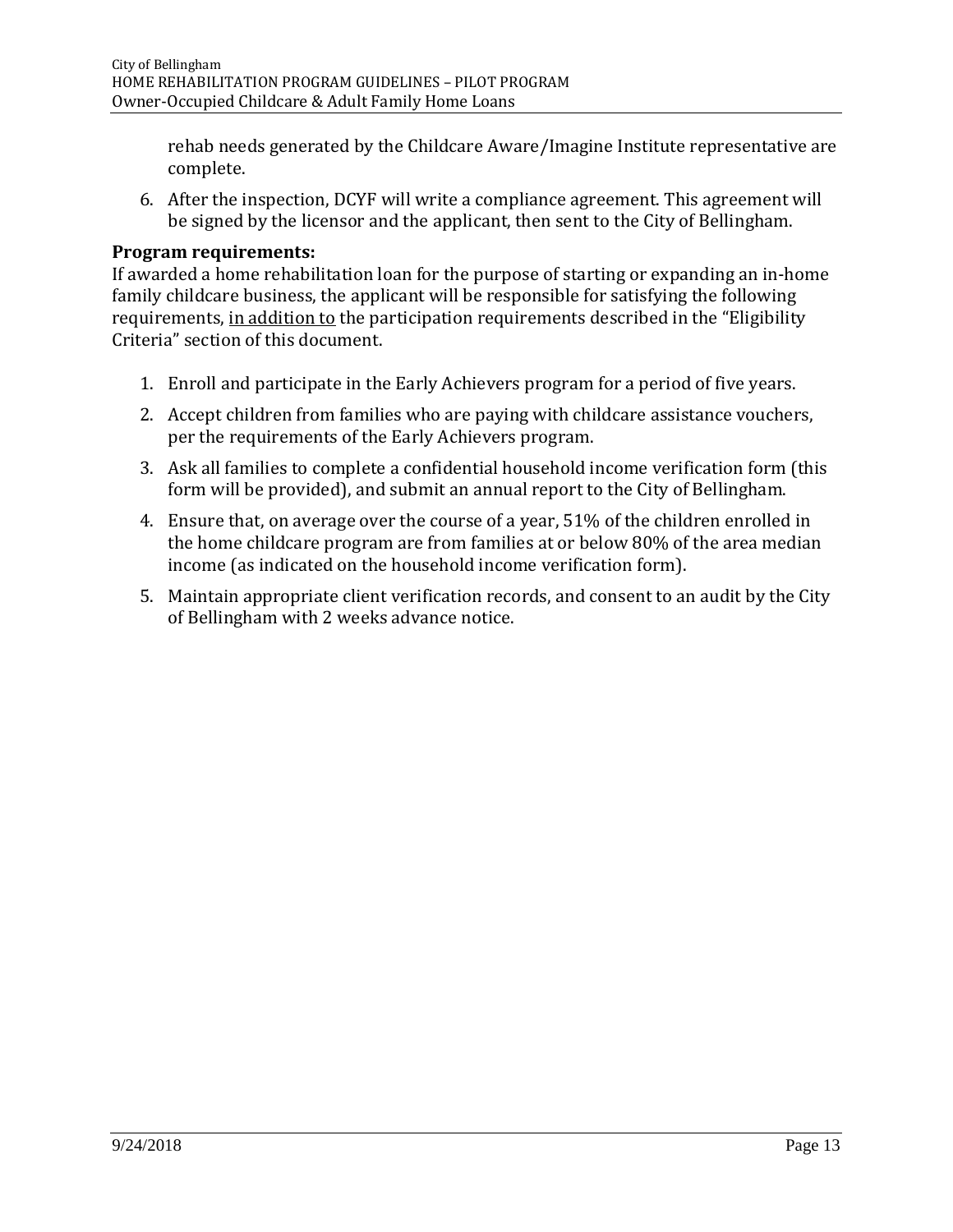# **Appendix B. Adult Family Home applicant guidelines**

All applicants who are in the process of starting a new adult family home must follow the process outlined below in order to go through the Home Rehabilitation Program and obtain their adult family home license concurrently. Applicants who are already licensed and operating an adult family home do not need to follow this process, and can contact the City directly (step 4). Regardless of whether the applicant is a new or existing home care provider, if awarded a loan they will be subject to the program's loan commitment terms and the program requirements described herein.

#### **Process for new adult family home providers:**

- 1. The applicant must register for and have completed a Department of Social and Health Services (DSHS) prospective provider orientation.
- 2. The applicant must be referred to the City by DSHS's Home & Community Services department. An email introduction is sufficient.
- 3. The applicant must be enrolled in (or have completed) the AFH Administrator's course.
- 4. The applicant must complete the City of Bellingham's Home Rehabilitation Program Waiting List Application, after which the City will determine the applicant's financial eligibility. Call Lisa Manos at 360-778-8391 for an application. Applicants must submit a certificate of course completion and/or proof of enrollment along with their application.
- 5. If the applicant is deemed eligible, they will be placed on the waiting list and proceed along the normal Home Rehab Loan program process. Note that this process may take up to 6 months once an application is accepted.
- 6. It is the applicant's responsibility to ensure that they meet all DSHS and Washington State requirements and obtain their Adult Family Home license within 6 months of the completion of work.

#### **Program requirements:**

If awarded a home rehabilitation loan for the purpose of starting or expanding an adult family home, the applicant will be responsible for satisfying the following requirements, in addition to the participation requirements described in the "Eligibility Criteria" section of this document.

- 1. Meet all licensing criteria and ongoing requirements under Washington State law.
- 2. Accept Medicaid recipients as residents and track how many residents are Medicaid recipients on a monthly basis.